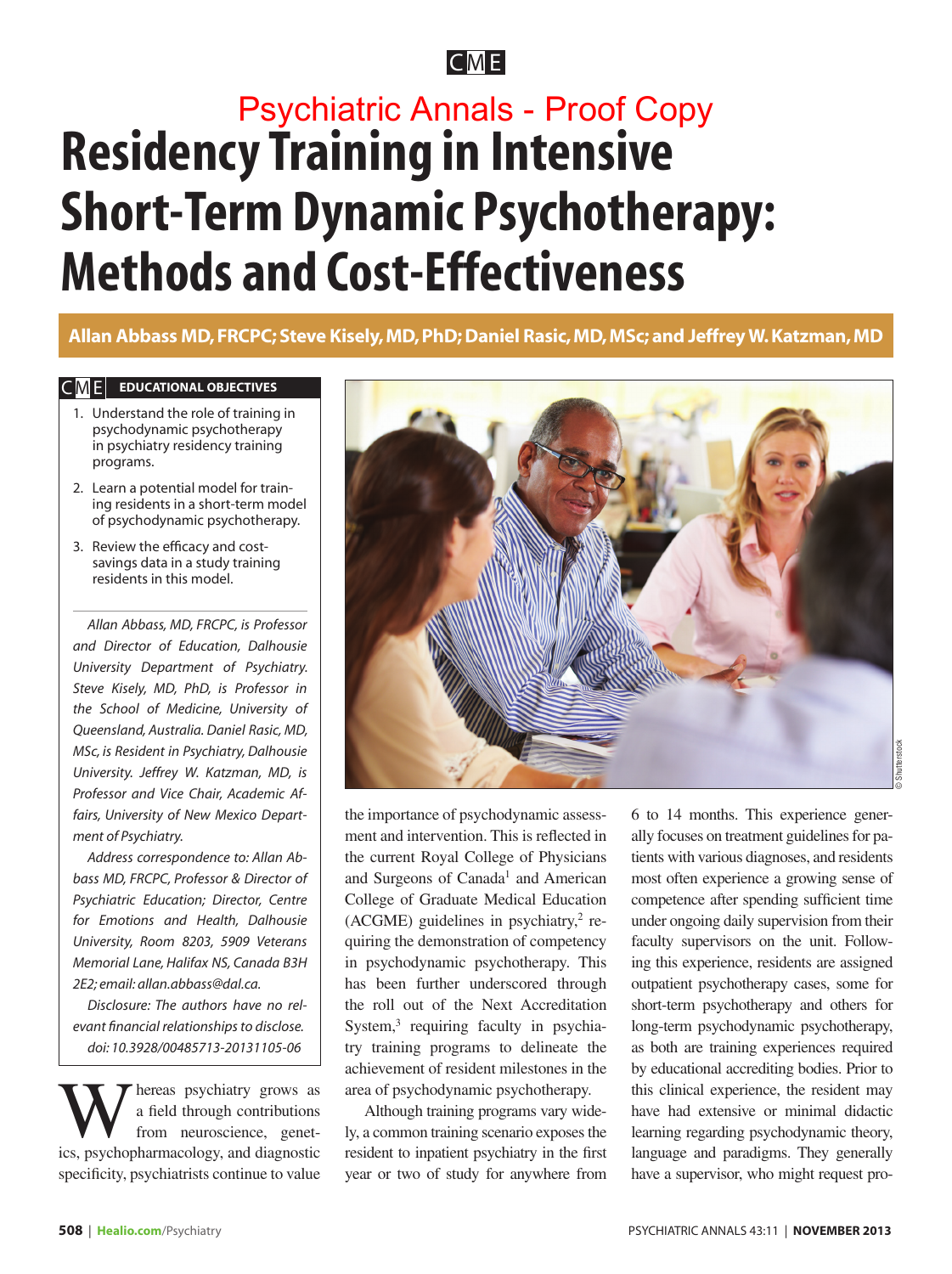

### cess notes or simply listen to a **S.M.G.** *n***ight inforce the impact S.** To a patim of supplying was approved by the hos-

of the case. Contrary to their experience on the inpatient unit, residents are often left on their own, with little idea of how to help their psychotherapy patient in any systematic fashion. They struggle to understand how didactic information about various paradigms and suggestions from their supervisors translate to specific patient interventions.

#### **INTENSIVE SHORT-TERM DYNAMIC PSYCHOTHERAPY**

Intensive short-term dynamic psychotherapy (ISTDP) is a method of treatment that involves direct observation and assessment of somatic anxiety and emotional patterns, allowing the clinician to identify the relationship between repressed emotion and psychological and physical dysfunction. It is grounded in principles derived from both psychodynamic psychotherapy and attachment.Within a trusting and supportive therapeutic relationship, the ISTDP therapist helps facilitate the direct experience of intense mixed feelings toward others while regulating anxiety and blocking defensive avoidance. Through this experience, emotional healing can be promoted, often leading to the experience of enhanced self-esteem and a desire for connection with others.<sup>4</sup>

By providing clear guidelines and interventions, ISTDP provides a specific treatment model that can be used to help psychiatry residents learn psychodynamic psychotherapy. ISTDP outlines specific procedures for the rapid assessment of channels of anxiety and provides clear indications for which interventions work best given the level of resistance observed. ISTDP involves tracking and making use of non-verbal communication, keeping an eye on body language while interviewing patients. This form of therapy provides a schematic for the creation and maintenance of an internal focus, helping patients identify feelings toward individuals in their current lives, their past, and in their therapeutic relationship. Furthermore, this methodology provides a framework for conceptualizing ways in which defenses

symptoms and presenting complaints, along with guidelines for determining when it might be appropriate to challenge these defenses. Finally, the extensive use of videotaped sessions provides supervisors with the material required to work directly with trainees in mind to observe phenomenology in both patient and therapist trainee.<sup>5</sup>

Although psychiatry residency training programs continue to underscore the importance of psychodynamic psychotherapy as a paradigm, faculty members are often

*The extensive use of videotaped sessions provides supervisors with the material required to work directly with trainees.* 

unaware of the outcome data to support this.6 ISTDP, in particular, is accumulating increased empirical support for the treatment of a wide array of diagnoses.<sup>7,8</sup> We are not aware of any studies in the literature that assess outcome measures and cost-effectiveness of psychodynamic psychotherapy delivered exclusively by psychiatry residents.

In the following study, we examined effectiveness and cost-effectiveness of IST-DP as it was employed in an entire sample of patients  $(n = 140)$  treated by residents on an ISTDP-based psychotherapy service over a 9-year period.

#### **METHODS**

All patients referred to a hospital-based, outpatient psychotherapy service who received assessment and treatment by residents using the ISTDP framework between 1999 and 2008 were included in this study. All patients included resided in the Canadian province of Nova Scotia, allowing access to their provincial health care use data. All treatment efforts were included, regardless of the duration of treatment. The study was part of a larger cost-effectiveness pital ethics review board, and patient confidentiality was protected, as all data were anonymous and encrypted prior to extraction and analysis.

#### **SETTING**

The specialty, ISTDP-based psychotherapy service included in our study receives referrals from the emergency department, family practice offices, medical-surgical specialties, and mental health professionals. It is a teaching and research service that specializes in assessing and treating emotional contributors to medically unexplained symptoms, anxiety, depression, and personality disorders. Videorecording-based training was provided through annual 4-day videotape immersion courses, weekly case conferences, and semester courses. Supervision was likewise provided in a small group videotape format.<sup>5</sup> Through detailed case study and feedback, training involved a system of focused feedback, often just beyond the level of competence of trainees — a factor described as "critical to enhance educational outcomes."10

#### **PATIENT SCREENING AND SUPERVISION**

Patients to be treated by residents were prescreened with a trial therapy interview to assess the nature of psychopathology and likelihood of response to ISTDP.<sup>11</sup> All trial therapies were performed by staff and senior trainees, including senior residents. The majority of these were delivered through live, closed-circuit format for teaching purposes.

#### **DATA COLLECTION**

Health card numbers, dates of treatment, demographics, diagnoses, selfreport outcome measure results, therapist training hours, and adherence ratings were entered into a spreadsheet for each patient treated. All identifiers were removed, and provincial health card numbers were encrypted and sent to the Population Health Research Unit for data extraction, linkage, and analysis.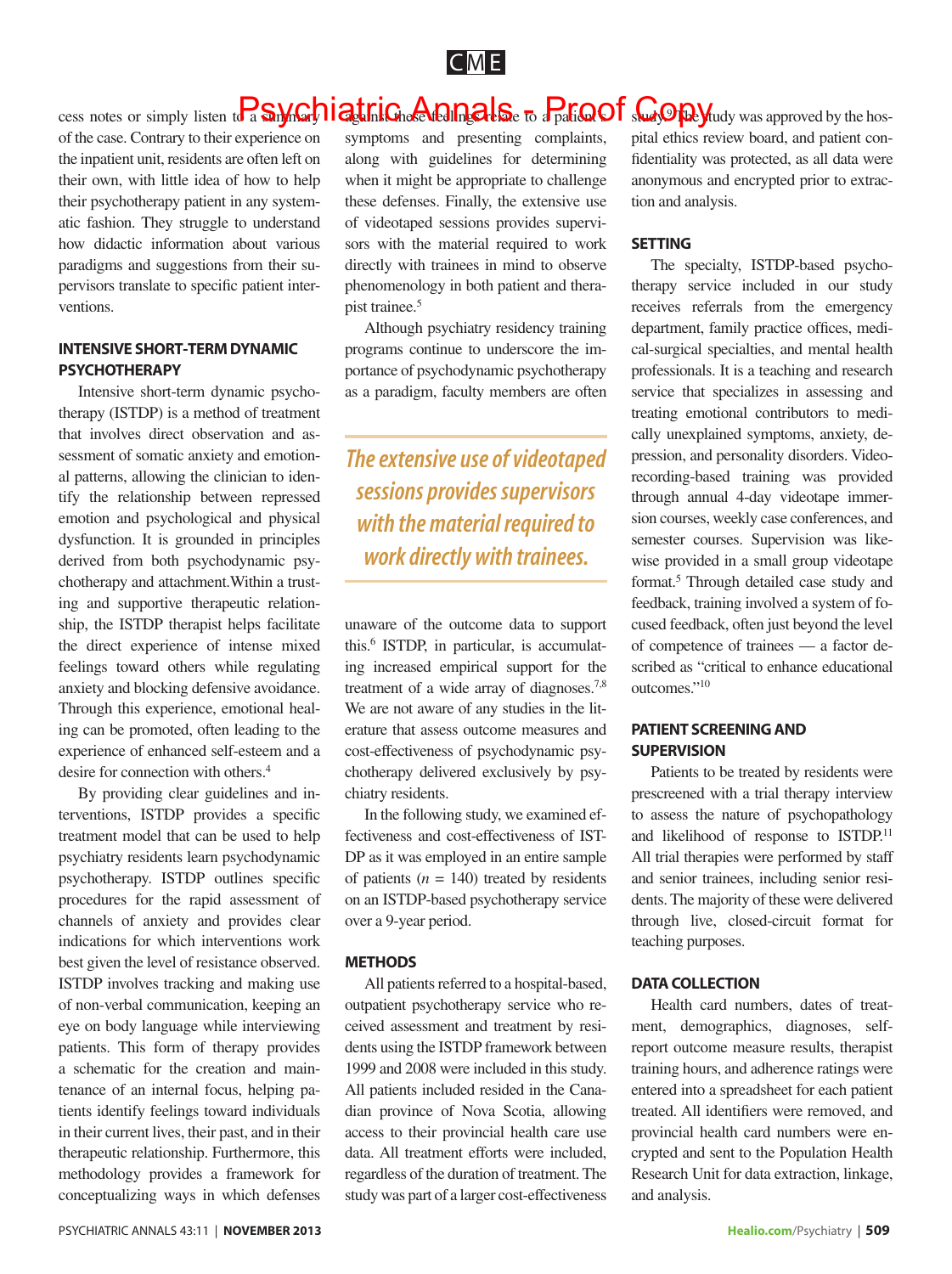

#### **MEASURES**

## Psychiatric Annals - Proof Copy

In this study, hospital costs, physician costs, and total health care costs were examined. Pre- and post-self-report outcome ratings on the Brief Symptom Inventory 12 (BSI) and on the Inventory of Interpersonal Problems<sup>13</sup> (IIP) were examined. The number of didactic, supervision, and total training hours at the start of the therapy course was recorded. Overall adherence and adherence at the third session of treatment were reported, as this measure was phased in partway through this study period.

#### **DATA ANALYSIS**

Within-group (pre versus post) comparative analyses (*t* tests) were performed for physician billings, hospital costs, and total health care costs for 1, 2, and 3 years of follow-up. Pre versus post BSI and IIP scores were compared (*t* tests). We examined correlations (Pearson's *r*) between health care cost changes and didactic training hours, supervision hours, and total training hours.

#### **RESULTS**

#### **Treatment and Sample**

Thirty-one residents treated a total of 140 patients with an average of 9.9 (SD 11.6) ISTDP treatment sessions. Fortyfour patients had one to two treatment sessions (31.4%), 51 (36.4%) had 3 to 10 sessions, and 43 (30.0%) had more than 10 sessions. The trial therapy interviews were conducted by staff for 84 (60.0%) of these cases, whereas residents did their own initial trial therapy in the remaining 40%.

Patients averaged 39.2 (SD 12.2) years of age; 55.0% were female. Among the patients, 83.6% lived in an urban area, and income was evenly distributed across four quartiles. The most common diagnoses of the group were any somatoform disorder (*n* = 91, 65.0%), any anxiety disorder (*n* = 81, 57.9%), personality disorder (*n* = 66, 47.1%), and major depression (45, 32.1%). On the spectrum of psychoneurotic disorders,14 one patient was low resistant, 34 (24.6%) were moderately resistant, and 70 (50.7%) were highly resistant. Fragile character structure with dissociative features was seen in 31 patients (22.1%), and

|                                         | <b>Resident-Treated Cases (<math>n = 140</math>)</b><br>Mean (SD) |  |  |
|-----------------------------------------|-------------------------------------------------------------------|--|--|
| Physician cost (dollars)                | 689.23 (786.70)                                                   |  |  |
| Hospitalization cost (dollars)          | 2,633.90 (8,883.17)                                               |  |  |
| Total medical cost (dollars)            | 3,461.76 (9,445.79)                                               |  |  |
|                                         |                                                                   |  |  |
| Didactic training hours                 | 353.6 (385.4)                                                     |  |  |
| <b>Supervision hours</b>                | 126.0 (118.2)                                                     |  |  |
| <b>Total training hours</b>             | 479.6 (491.2)                                                     |  |  |
|                                         |                                                                   |  |  |
| Adherence at third session ( $n = 54$ ) | 3.21(0.80)                                                        |  |  |
| Overall adherence                       | 3.39(0.58)                                                        |  |  |
| $(n = 60)$                              |                                                                   |  |  |
| $SD = standard deviation$ .             |                                                                   |  |  |

two patients (1.4%) had stabilized psychotic disorders.

Adherence was fair, with a mean of 3.38 (SD 0.57) on a 4-point scale. The cutoff score was 3 to be considered adherent. Fifteen of the 60 cases with adherence ratings, 49 (81.7%) of these were above this adherence cutoff. Table 1 describes baseline cost, adherence, and education hours.

#### **Self-Report Outcomes**

Comparing before to immediately after treatment, the global BSI score went from 1.62 (SD 0.77) to 1.15 (SD 0.81;  $P < 0.001$ , effect size  $d = 0.59$ ), whereas the global IIP score went from 1.52 (SD 0.66) to 1.16 (SD 0.76, *P* < 0.001; effect size  $d = 0.51$ ).

#### **Cost Data**

There were no statistically significant differences in physician, hospital, or total health care costs in the first and second year after treatment compared to the year before treatment. In the third follow-up year, all costs were significantly reduced compared to the year before treatment (see Table 2, page 511). The total mean annual cost reduction for the 3 follow-up years, including all patients remaining in the cohort, was \$1,257.73 per year. The total cost difference was \$3,773 per patient over the 3 years combined. This compares to the treatment cost of approximately \$500 (approximately \$50 / hour x 9.9 sessions), considering resident salary of approximately \$30 /hour and administrative costs of approximately \$20.16

Supervision hours correlated significantly with the magnitude of cost reduction in the first year for all three cost measures, as well as in the second year for reductions in physician costs (see Table 3, page 512). All three cost measurement categories showed statistically non-significant trends  $(P < 0.10)$  toward correlation with didactic teaching hours and total training hours in the first year of follow-up only. Thus, the amount of supervision correlated significantly with the levels of cost reduction observed.

#### **DISCUSSION**

This set of naturalistic data, obtained from a large group of residents trained to provide ISTDP provides evidence of moderate, significant treatment effects with a wide range of screened patients.<sup>9</sup> Moreover, although cost reductions were not demonstrated in the first 2 years of follow-up, cost reductions accrued in relation to increasing amounts of videotape supervision. Within the limitations described below, these findings may reflect learning effects.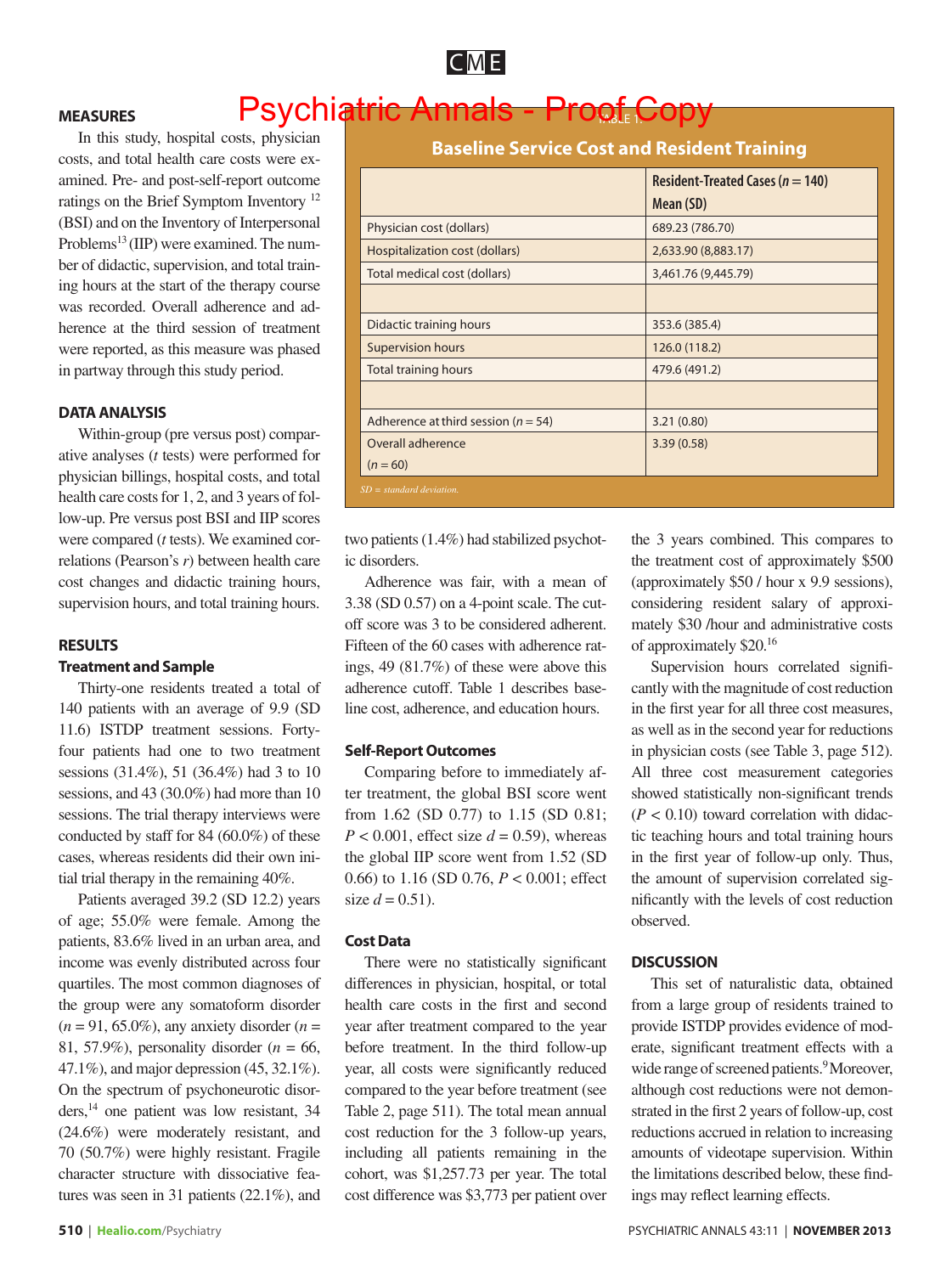acter structure (borderline organization). Together, these two studies suggest that trained psychiatry residents can work with complex patients using a psychodynamic frame and facilitate therapeutic gains.

with a majority of cases receiving fewer than 10 sessions. Data from this study demonstrate significant clinical effectiveness for these patients, even with this relatively brief number of sessions. This mirrors other studies in this field.7,8,18 In our clinic, we serve a region spanning 8 hours by car,

it is great work for many patients to me to receive care. Thus, many treatment courses are brief with an average of proximately seven sessions. It is, hower, possible that some patients went on have other treatments after this brief urse of therapy, adding a confounding riable to the follow-up cost data.

In regard to cost data, physician billings went from above to below populan means of \$595 per Nova Scotian<sup>16</sup> when measured from the time up until 2 years post-treatment and 3 years after treatment ended. This suggests that this group of patients were not extremely high physician service users on average before treatment, as they cost only \$698.23 before treatment. Likewise, average hospital costs per patient went from above (\$2,633) to below per capita Canadian annual hospital cost averages of \$1,389 (Canadian Institute for Health Information 2007 cost data).<sup>17</sup> Thus, patient health care costs went from greater than to less than those of the general population (see Table 2).

ing in ISTDP resulted in new learning and improved treatment outcomes. In years 1 and 2, significant correlations and trends toward correlation suggest that those with more training achieved greater cost reductions. Thus, the lack of significant cost reduction during these years may be due, at least in part, to relative lack of training for some residents. This concept is supported by the finding of only modest levels of adherence, suggesting the treatment may have been applied suboptimally in many cases. Overall, however, this finding adds further evidence to the literature suggesting there are learning effects when psychodynamic therapy training is provided. $21,22$ 

It is noteworthy that supervision hours versus didactic hours correlated with greater cost reductions. This suggests that it is not enough to attend a class in psychodynamic theory. Rather, one must engage in the therapeutic process and gather experience with this technically rich training model by recording sessions, reviewing the recordings, and having them supervised. These preliminary data suggest that this type of direct exposure and desensitization can improve treatment outcomes.4,5

There were several limitations to this study. First, there was no control for the passage of time or the use of other treatments in this patient group during the follow-up years. Thus, we are less confident in the significance of finding cost reductions after treatment. In addition, there were no control subjects, so we cannot exclude the possibility of regression to the mean. Second, there were missing data from adherence and selfreport measures, as these were phased in partway through this study interval. It is possible that these measures were completed by patients treated by more highly trained residents. Third, the impact of the initial screening trial therapy provided by the supervisor or trained team members in the majority of cases should not be under-rated, since it appears to have treatment benefits on both the BSI and IIP.<sup>11</sup> Consequently, this treatment component may have accounted for some of the ob-

# Psychiatric Annals - Proof Gopylation data suggest that train-

**Changes in Health Care Cost in Canadian Dollars by Year of Follow-Up\***

|                                                                                                   | n value                      | <b>Mean</b> | <b>Standard</b><br><b>Deviation</b> | t Versus 1 Year<br><b>Pre-Referral</b> | $\mathsf{P}$ |
|---------------------------------------------------------------------------------------------------|------------------------------|-------------|-------------------------------------|----------------------------------------|--------------|
|                                                                                                   | Physician visit costs        |             |                                     |                                        |              |
| 1-Year pre-referral                                                                               | 140                          | 689.23      | 786.70                              |                                        |              |
| Year 1                                                                                            | 132                          | 675.44      | 1,171.65                            | $-0.20$                                | 0.84         |
| Year <sub>2</sub>                                                                                 | 114                          | 558.74      | 4,180.14                            | $-0.64$                                | 0.52         |
| Year <sub>3</sub>                                                                                 | 87                           | 440.15      | 536.88                              | $-3.59$                                | 0.0006       |
|                                                                                                   | <b>Hospitalization costs</b> |             |                                     |                                        |              |
| 1-Year pre-referral                                                                               | 140                          | 2,633.90    | 8,883.17                            |                                        |              |
| Year 1                                                                                            | 140                          | 2,955.32    | 13,078.19                           | 0.24                                   | 0.80         |
| Year 2                                                                                            | 114                          | 1,267.16    | 4,180.14                            | $-1.35$                                | 0.18         |
| Year <sub>3</sub>                                                                                 | 87                           | 592.60      | 1,888.95                            | $-2.03$                                | 0.046        |
|                                                                                                   | <b>Total costs</b>           |             |                                     |                                        |              |
| 1-Year pre-referral                                                                               | 140                          | 3,461.76    | 9,445.79                            |                                        |              |
| Year 1                                                                                            | 132                          | 3,753.43    | 13,725.64                           | 0.19                                   | 0.88         |
| Year 2                                                                                            | 114                          | 1,825.90    | 4,468.65                            | $-1.39$                                | 0.17         |
| Year <sub>3</sub>                                                                                 | 87                           | 1,032.75    | 2,157.58                            | $-2.52$                                | 0.014        |
| *Statistical testing performed using paired t-tests comparing to service use 1 year pre-referral. |                              |             |                                     |                                        |              |

| Year <sub>2</sub>                                                           | 114 | 1,825.90 |                 |  |
|-----------------------------------------------------------------------------|-----|----------|-----------------|--|
| Year <sub>3</sub>                                                           | 87  | 1,032.75 |                 |  |
| *Statistical testing performed using paired t-tests comparing to service us |     |          |                 |  |
| This is one of very few studies exam-                                       |     |          | SO <sub>2</sub> |  |
| ining the outcomes of resident-provided                                     |     |          | CO <sub>1</sub> |  |
| psychodynamic psychotherapy. Gregory                                        |     |          | me              |  |
| et al, $17$ studying a form of psychodynamic                                |     |          | ap              |  |
| therapy for alcohol abusing patients with                                   |     |          | ev <sub>6</sub> |  |
| Borderline Personality Disorder (BPD)                                       |     |          | to              |  |
| employed resident therapists along with                                     |     |          | <b>CO</b>       |  |
| another therapist and found sustained re-                                   |     |          | var             |  |
| ductions in parasuicidal behavior, alcohol                                  |     |          |                 |  |
| misuse, institutional care, depression, dis-                                |     |          | ing             |  |
| sociation, and core symptoms of BPD.                                        |     |          | tio:            |  |
| Likewise, our study included 72.8% of pa-                                   |     |          | wh              |  |
| tients with high resistance or fragile char-                                |     |          | 2 <sub>1</sub>  |  |

CM E